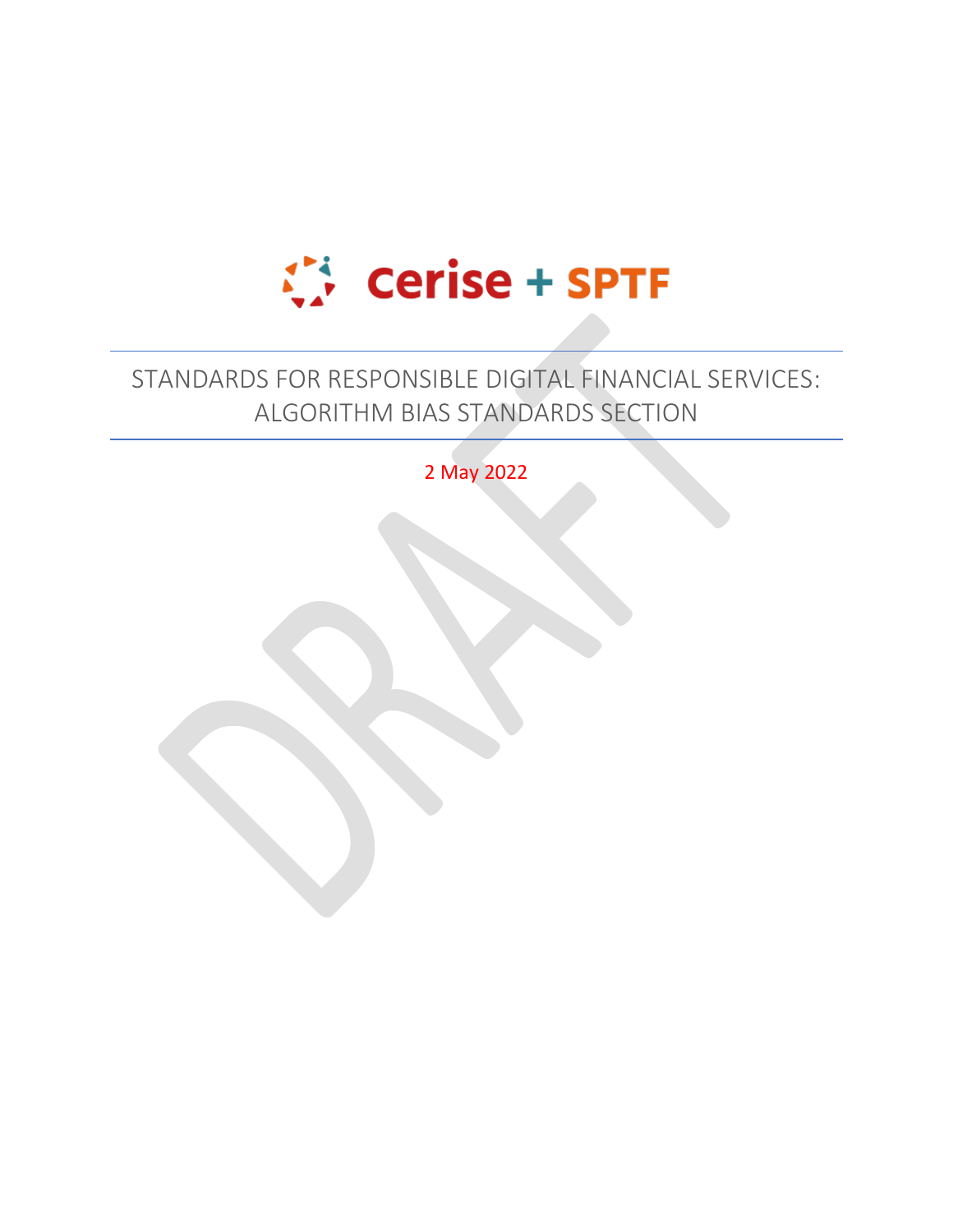

## **CERISE + SPTF Draft Standards: Algorithm Bias**

*(as of 2 May 2022)*

#### **Standards for Algorithm Bias**

- 1. The provider defines specifically what "fair" algorithmic function means.
- 2. The provider shares the definition of fair with its board of directors.
- 3. The board of directors hold management accountable for fair algorithmic function.
- 4. If outsourcing algorithm development:
	- Inform your development partner of target customers and discuss a strategy to avoid algorithmic discrimination.
	- In the service agreement, do the following:
		- i. Define parameters for algorithm
		- ii. Define what specific tests the partner will run to check that that the algorithm is "fair" according to your definition
		- iii. Require the partner to check annually the algorithm's fairness, according to the definition determined by the provider, and make corrections, as needed.
- 5. If developing the algorithm in-house, credit officers and management take part in the development of algorithm design.
- 6. If you have information technology (IT) specialists developing your algorithm, train them on your mission and vision and target customers so they understand the context in which the algorithm will be deployed.
- Before you launch the use of algorithm, test whether your *data* are biased.
- Before you launch the use of an algorithm, use synthetic or real data to test the following:
	- i. Whether the algorithm is "fair," according to your definition of fairness
	- ii. Whether the algorithm is treating equally men compared with women
	- iii. Whether the algorithm is treating equally any other customer segments that are relevant to your social goals (e.g., rural vs. urban)
- 7. Before you launch the use of an algorithm, take the following steps to solicit feedback from stakeholders:
	- i. Identify the stakeholders involved in the use of this algorithm
	- ii. For stakeholders who are not clients, speak with representatives from each of the stakeholder groups to identify any concerns they have about the use of the algorithm
	- iii. For stakeholders who are clients, interview representatives from each segment of customer that the FSP identifies as important (e.g., women/men)
	- iv. Document what you've learned in a way that makes it clear which stakeholder group had which concerns.
	- v. Qualify risks in terms of which would be high or low priority to mitigate, and then decide which you will address and which you will not
	- vi. Take action to mitigate the risks you are going to address
- 8. Analyze your algorithm function for fairness on an ongoing basis, according the frequencies below:
	- i. If the algorithm is learning continuously, check function at minimum monthly.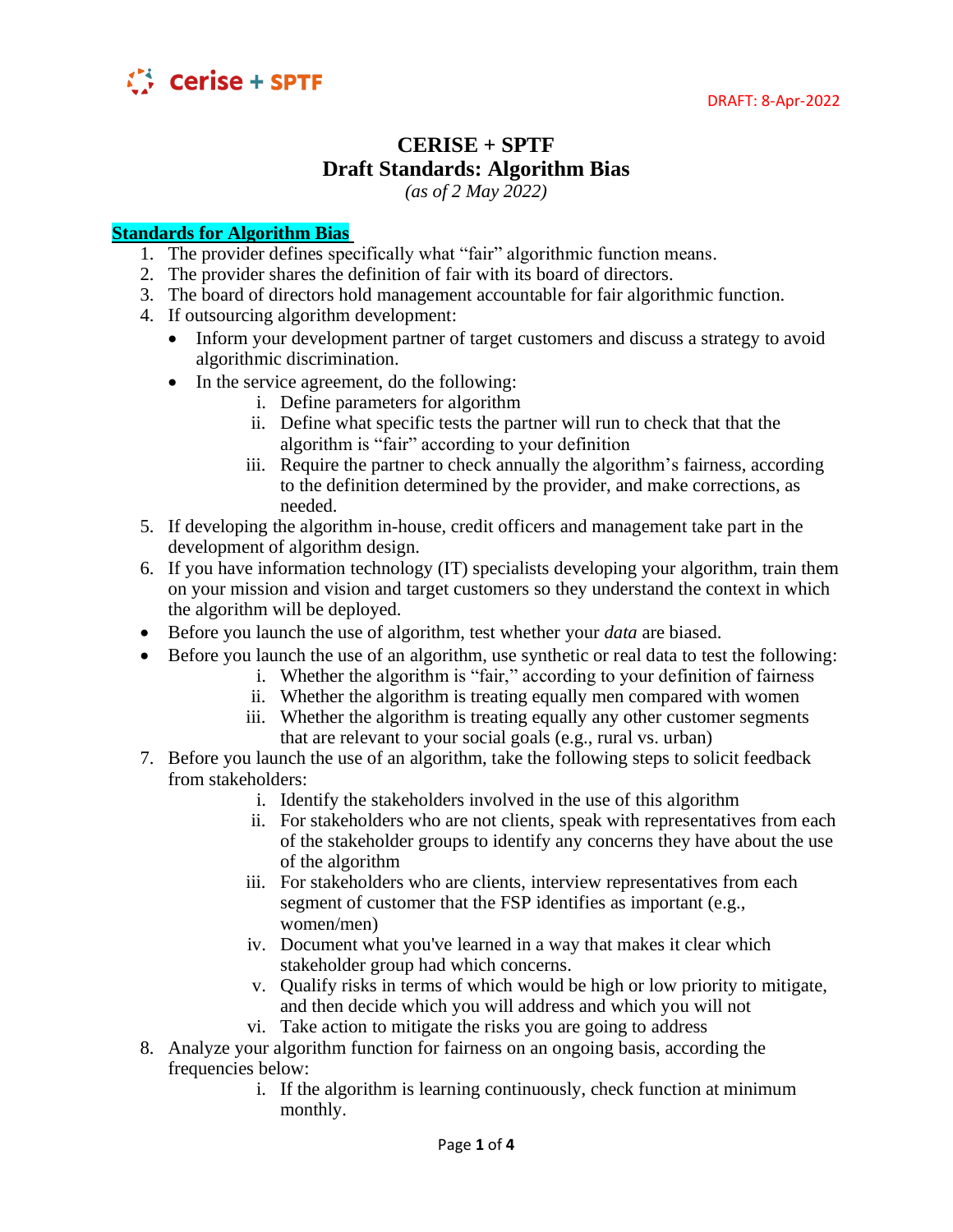

#### DRAFT: 8-Apr-2022

- ii. If an algorithm function is fixed, check function at minimum annually.
- 9. If you find that bias exists, determine if it is coherent with your social goals and strategy.
- 10. Prepare reports, at minimum quarterly, on algorithm function. Analyze at minimum this:
	- Who is being approved, by customer segment, and compare who is actually being served with the market that you want to serve
	- Whether the algorithm is accurate (e.g., check whether the algorithm's decisions on loan sizes for target customers are the same that traditional repayment capacity analysis would make)
- 11. Share reports on algorithm function with senior management, credit department, the risk management team, and the board of directors; discuss results and identify any corrective action needed.
- 12. Use information from customer complaints to inform your review of algorithm function.
- 13. In cases of a systemic shock (e.g., a pandemic), discontinue the algorithm and review it.
- 14. At least some members of the team that define algorithmic "fairness," and determine what analyses to conduct to test fairness, represent the population whose data are being scored by the algorithm.
- 15. Do not use algorithms if you do not have the capacity to analyze whether they are fair.

#### Guidance on mitigating algorithm bias-concepts, examples of real practice, and questions to address

**Concepts** 

- AI and machine learning can be a tremendous force for inclusion, particularly for clients who are thin-file customers.
- We could also talk about "algorithm fairness." In other sectors, there has already been a lot of work on algorithm fairness that we can draw on.
	- o One possible definition of fairness, shared in a [WWB paper:](https://www.womensworldbanking.org/wp-content/uploads/2021/02/2021_Algorithmic_Bias_Report.pdf) "Statistical parity: Subjects in protected and unprotected groups have an equal probability to be in the positive predicted class
- No algorithm will be 100% fair. Also the definitions about what "fair" means differ from one FSP to the next.
- Accuracy does not equal fairness, though there is a lot of overlap. For example, people of color in the United States have a lower probability of having access to the internet, and an algorithm may accurately make predictions based on access-to-internet, but is that fair?
- It is not necessarily desirable to eliminate bias from an algorithm, as you may want to bias the algorithm to prioritize serving certain populations.
- FSPs are using data that are not directly related to credit history and credit demand or needs to make credit decisions. For example, how active a person is on a gambling app. Or where a person spends his/her time, as tracked by GPS data.
- Certain sources of data might be more subject to data bias. GPS is an example of this. Women tend to have more responsibilities at home whereas some algorithms use GPS to see how much time a person spends at his/her place of business. Another example relates to Smartphones. If more men than women have Smartphones, the majority of the data you extract from phones will relate to men and not women.
- WWB recommends, "Build a fairness implementation team. This multidisciplinary team should bring a group of legal, business, and machine learning experts together. Legal advisors define what the legal constraints are or could be, identifying what the minimum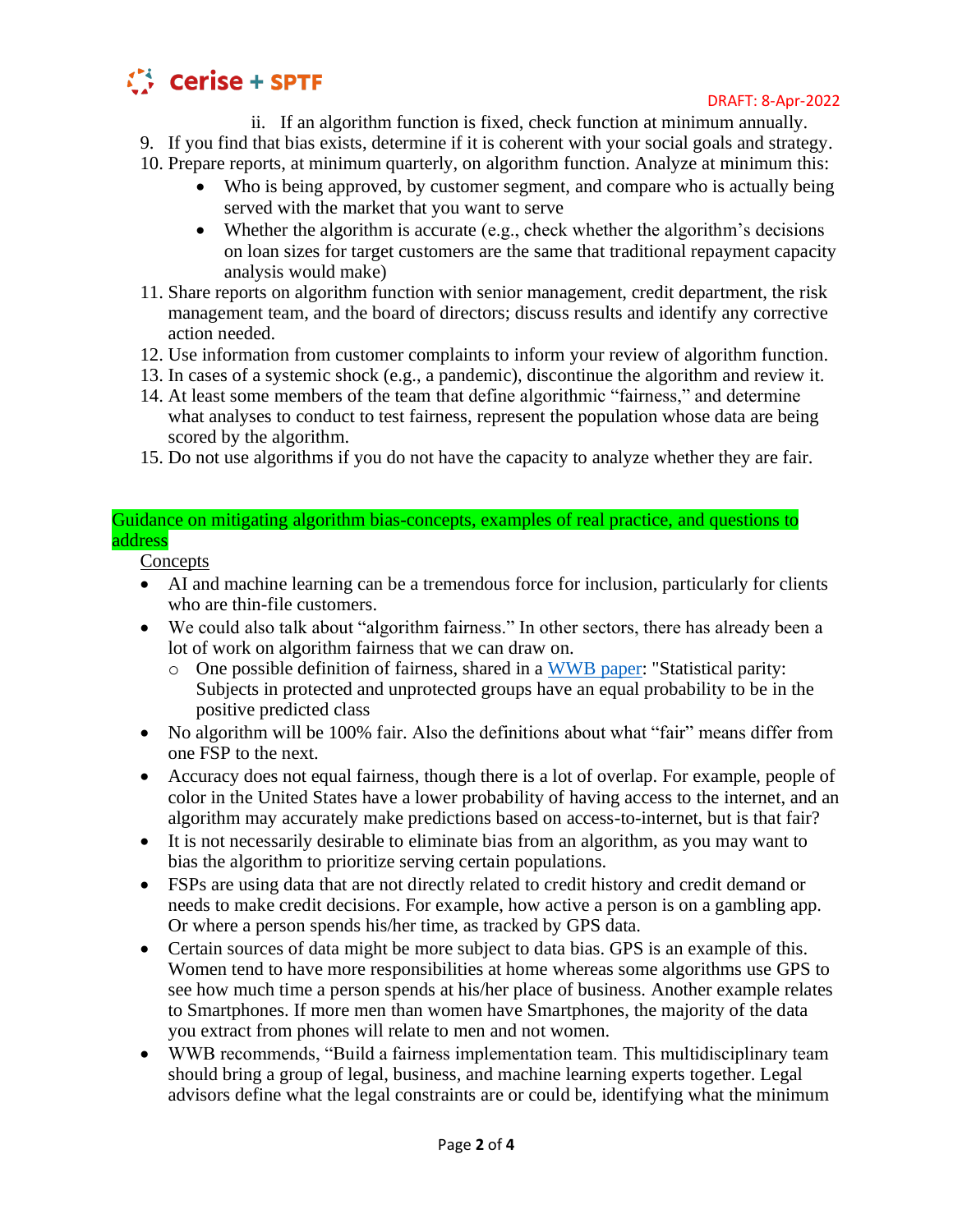

threshold of compliance might be — and how to design for future regulation. Business experts think about what definitions of fairness fit well with their strategy."

- Although a third-party evaluation of an algorithm's bias could be useful, avoid requiring it, as the expense is not feasible for many FSPs.
- The probability that a third-party algorithm developer is going to show you its entire code is low. Do not require that third parties share this.
- If women have higher loan repayment rates than men, that likely means that the provider is not getting enough loans out to women.
- Data scientists and coders may live and work in a country that is far away and dissimilar culturally from the FSP that will use the algorithm that the data scientists write.
- Some examples of customer complaints that can inform your analysis of how well your algorithm is functioning: a) a customer complains she didn't get as big of a loan as her neighbor; b) a customer says it's been months and she hasn't been offered a larger loan size.

### Examples of real practice

- FSPs that are actively managing algorithm bias whom we might approach for case studies: Maha (Myanmar), Jumo (Zambia), and Tala (Kenya)
- WWB is working with a provider that can see that among the prospective clients whose requests for credit are reject, the women have a higher credit score. WWB is putting together a scorecard that somebody in management could hand to their data scientist and say, "Give me how we score on all of these things."
- WWB is developing a scorecard with five common definitions of fairness. For example: a) different groups of people have the same repayment rate; b) study the likelihood of receiving a credit off; c) study the likelihood of being rejected for a loan
- "Women's World Banking recently created a Python-based toolkit to show how financial services providers can detect and mitigate gender biases in credit score models. The first step in the toolkit is a series of questions on portfolio size, sex ratios among customers, likelihood of women versus men applicants being extended credit, and a number of other factors. By asking these questions, the tool can model a particular institution's credit portfolio. Next, based on user input, the tool creates a synthetic dataset for the user and provides insight on both bias detection and mitigation. Visit the tool at [github.com/WomensWorldBanking.](github.com/WomensWorldBanking)"
- ORCAA asks: For whom could this algorithmic system fail? This directs the conversation to thinking of all the stakeholders: credit officers whose job it is to make loans, there's the risk management team whose job it is to ensure high repayment, there's the mission team whose job is to care about the socioeconomic profile of clients, and outside of the FSP there are also stakeholders, most notably the clients, and also the vendor that sold the algorithm to the FSP.

Questions to address

- Is "Protected Classes" too much of a United-States law term to be the right phrase to learn internationally?
- What about groups who are not considered Protected Classes in markets outside of the United States, like certain ethnic groups, but tend to be subject to discrimination?
- What is the responsibility of the FSP to inform clients about how the algorithm functions and/or why the algorithm made the decisions related to the offer of products for clients?